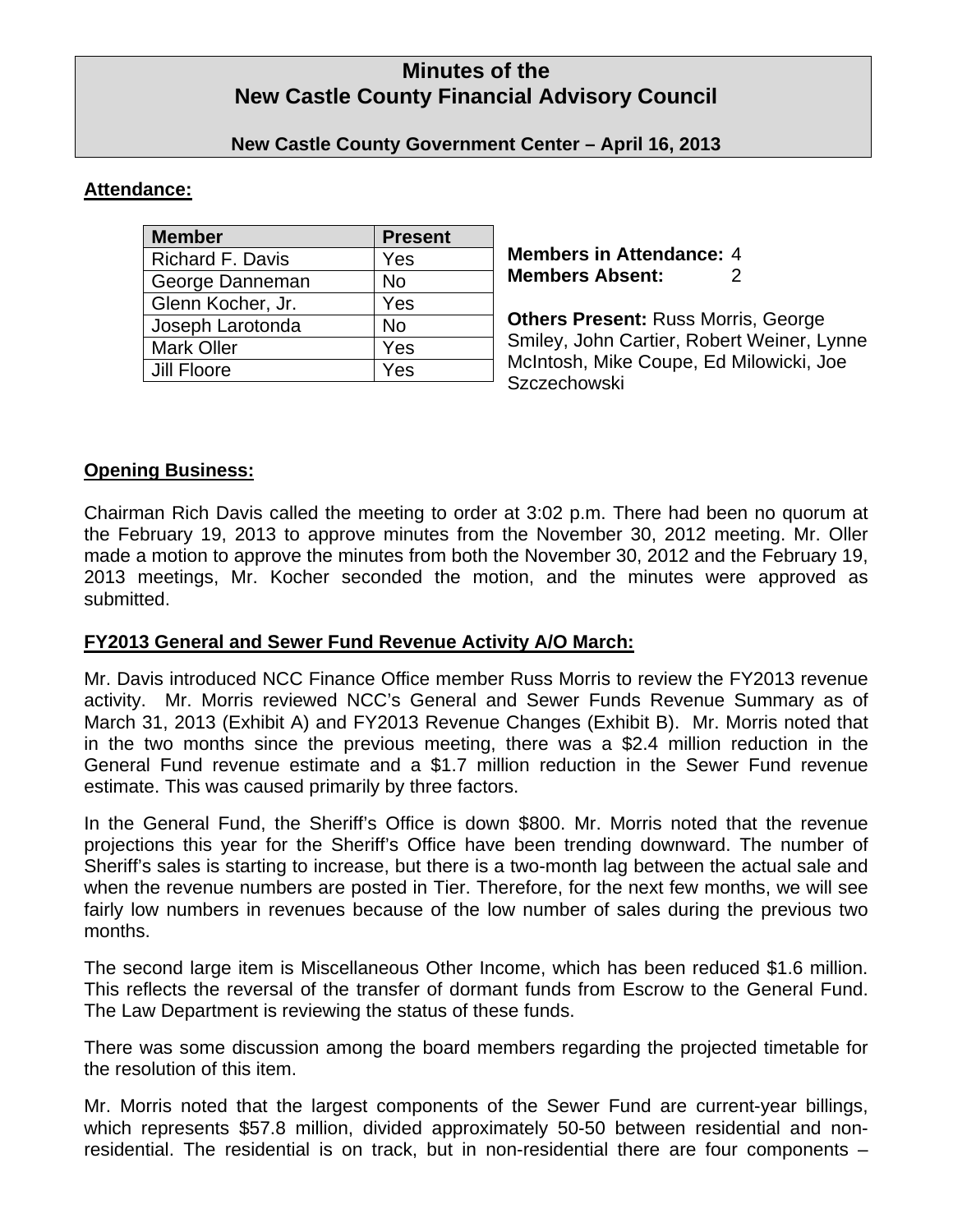commercial, industrial, apartment, and contract. Of those, Industrial is down, resulting in a \$1 million reduction.

Mr. Cartier asked if Fisker or other large companies were currently delinquent. Mr. Milowicki said that Fisker was up-to-date and there were no other large accounts currently delinquent.

Mr. Morris noted that the top four industrial users make up approximately 66% of industrial billings, and all pay on time. Their usage is down, so New Castle County's overall industrial rates are down.

Ms. Floore asked for clarification regarding how the RTT Reserve Fund works.

Mr. Milowicki explained that by law, only 90% of RTT received can be used to fund current year. The rest must be placed in the RTT Reserve. It can be used in future budgets to fund Capital, Debt Service, and Economic Development.

There was additional discussion among the group.

### **Exhibit A – Charts**

RTT Revenue – Mr. Morris noted that this has been one of the bright spots of the year, as RTT Revenue been consistently above budget. We remain on track to make the Revised Estimate of \$18.4 million.

Mr. Morris presented three estimates (Lowest, Middle, and Highest) for RTT Estimates for the remainder of FY2013, as well as for projections for FY2014. We are estimating a growth rate of 8.5% for RTT in FY2014.

There was some discussion among the group regarding how large "one-off" sales are not factored into RTT estimates.

Recorder of Deeds Revenue – Has been consistently above budget due to RTT activity.

Register of Wills Revenue – Down slightly (\$200,000) for the year. A few large estates closed late last year, but we are not expecting any this year.

Sheriff Revenue – Numbers are going down because Sheriff Sales are going down and we know that these revenues are going to continue to go down over the next couple of months. The sales are expected to rebound somewhat in June, which will be reflected at the start of FY2014. There is always a two month time lag between Sheriff Sales and when the revenues actually come in. We expect to see between 60 and 80 Sheriff Sales a month over the next year.

Councilman Cartier commented that the foreclosure crisis does not seem to have affected commercial real estate like it has residential properties. Mr. Morris commented that there have been a few commercial real estate closings, but the houses that have been foreclosed have all been investor-owned properties. Mr. Morris noted that even for large commercial foreclosures, the amount of revenue realized by New Castle County for a Sheriff Sale is capped at \$40,000.

Subdivision & Zoning Review Revenue – Last month was very good, with one major plan coming through, but not enough for a revision in revenue estimate at this time.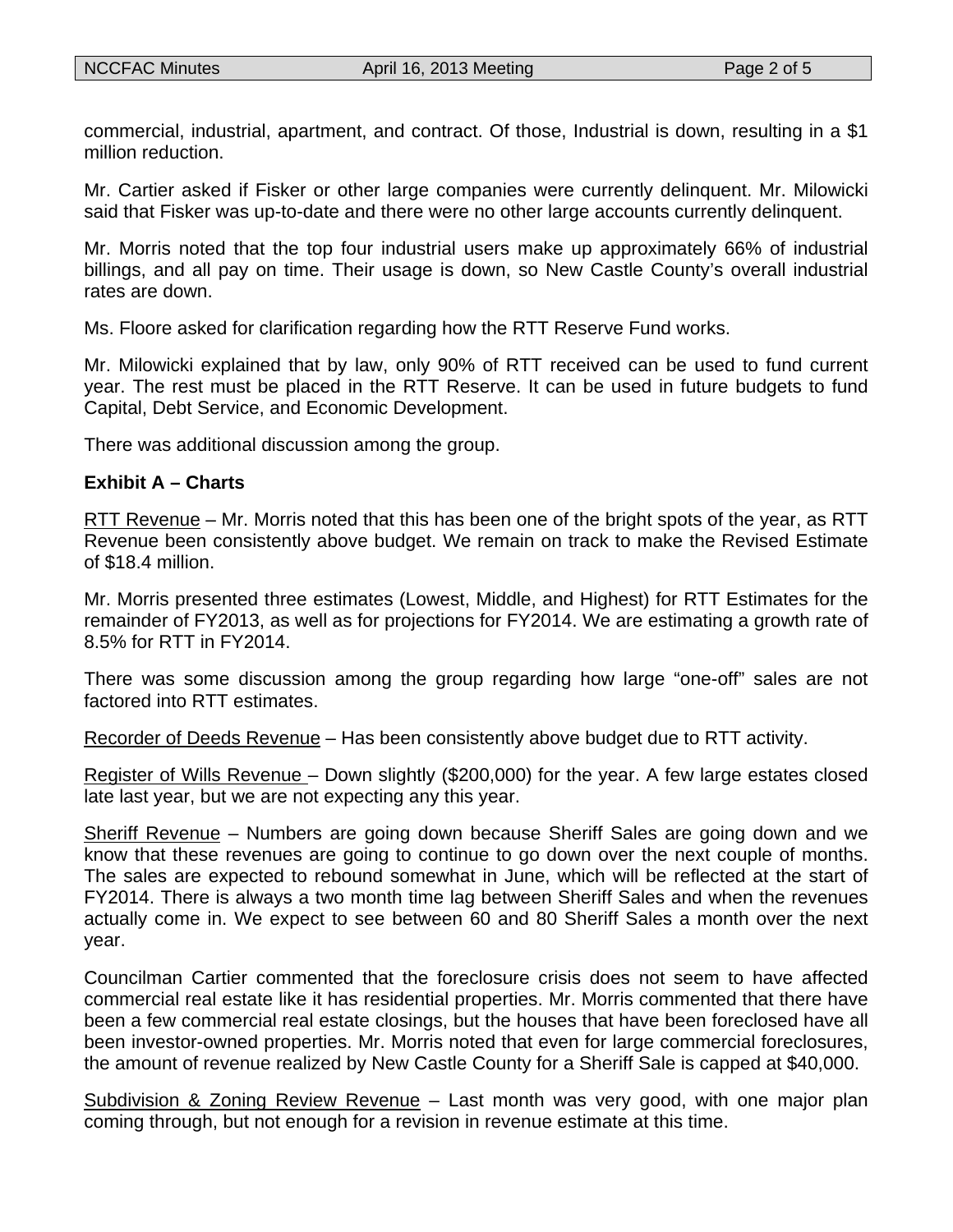Building Permit Revenue – Both commercial and residential revenues are up. Last year, AI DuPont Hospital accounted for over \$600.0 in permit fees. Because of that, we are down approximately \$200,000 overall compared to last year.

Business & Contractor Licenses Revenue – These are about where we expect them to be.

FY2013 Non Residential Sewer: First Three Quarters – We have three quarters worth of tracking and we compared that to the original budget. On budget, we expected \$7.8 million each quarter, but we have not made that amount any of the quarters all year. This is due to the drop in industrial, which was budgeted at \$2.25 million per quarter, but brought in \$1.85 million in the first quarter, \$1.77 million in the second quarter, and \$1.82 million in the third quarter.

There was some discussion regarding fixed costs that New Castle County pays to the City of Wilmington for sewer treatment services.

### **FY2014 General and Sewer Fund Revenue Summary:**

Mr. Morris reviewed NCC's General and Sewer Funds Revenue FY2014 Summary (Exhibit C).

Mr. Morris noted that there has been a slight change since the last meeting two months ago. The estimate for Real Estate Taxes was increased slightly due to Assessment providing the final numbers for taxable property for the coming year. The budgeted General Fund number was \$167,307.2. The increases are in Real Estate Taxes (up \$909,000), Service Charges & Fees (up \$1.3 million), Recreation (up \$123,000 – primarily due to New Castle County taking back control of Carousel Park), Licenses and Permits (up \$40,000), Use of Money & Property (up \$997,000), and Intergovernmental Revenues (up \$182,000).

In the Sewer Fund, the Sewer Current is budgeted at \$58.2 million, Sewer Delinquent is budgeted at \$3.4 million, Other Fees is budgeted at \$8.3 million, and Use of Money and Property is budgeted at \$1.2 million.

Mr. Kocher questioned the use of RTT excess and release of Capital Recovery Fees for Debt Service. There was some discussion regarding the policy. Mr. Coupe explained the rationale behind limiting the use of RTT to 90%.

Mr. Morris pointed out that in the General and Sewer Funds Revenue FY2014 Summary, Interfund Transfers are included for informational purposes. There are transfers from the General Fund to the Capital Fund for the purchase of vehicles and computer equipment. Similarly, in the Sewer Fund there are transfers from the Operating Fund to the Capital Fund for the purchase of equipment. These are not part of what we are requesting for certification.

Mr. Kocher suggested that since the financial crises is easing somewhat, the FY2014 projection of a 17.8% increase in revenues for the Sheriff's Office might be a bit aggressive.

Mr. Morris explained that the projection is based on an expectation of between 60 and 80 Sheriff Sales a month over the next year, but there will be fewer spikes and valleys over the year.

There was some further discussion among the group regarding the balance between estimates for Sheriff and Recorder of Deeds. It was agreed that a lower estimate for Deeds and a higher estimate for Sheriff would offset each other.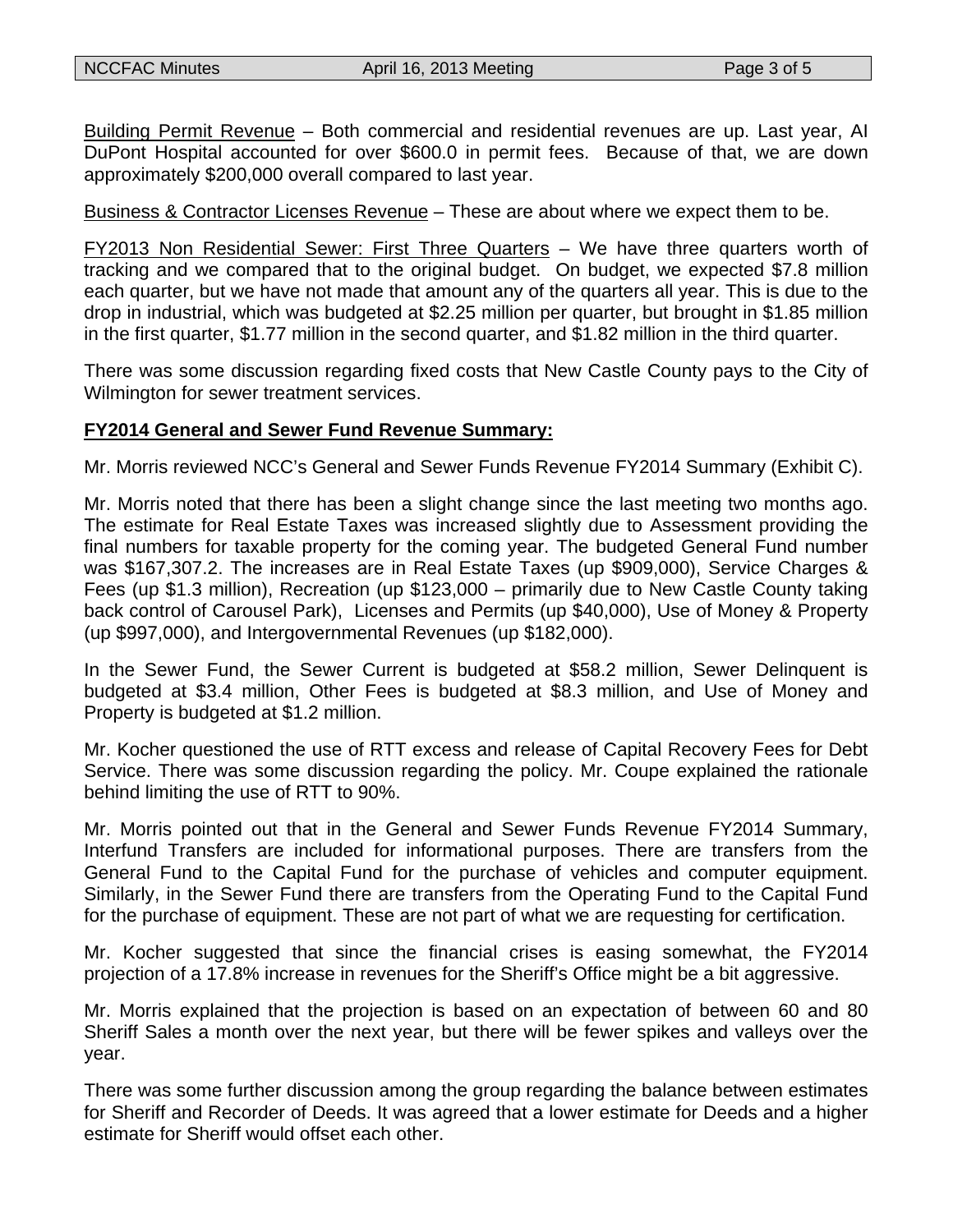Councilman Smiley added that the mortgage mediation program, which is scheduled to sunset in January 2014, will most likely be extended. There was additional discussion among the group regarding the overall economic recovery and its effect on both the housing market and foreclosures.

#### **Approval of FY2013 and FY2014 General and Sewer Fund Revenue Forecast:**

Mr. Kocher made a motion to accept the New Castle County General Fund revenue estimates of \$164,158.1 for FY2013, and the New Castle County Sewer Fund revenue estimates of \$67,626.1 for FY2013.

Ms. Floore seconded the motion and they were unanimously approved.

Mr. Kocher made a motion to accept the New Castle County General Fund revenue estimates of \$167,307.2 for FY2014, and the New Castle County Sewer Fund revenue estimates of \$71,107.2 for FY2014.

Ms. Floore seconded the motion and they were unanimously approved.

### **FY2013 General and Sewer Fund Expenditure Activity A/O March and Forecast:**

Mr. Milowicki reviewed the FY2013 Budget vs. FY2013 Estimate as of March 31, 2013 (Exhibit D).

#### **FY2013 General Fund Expenditures**

Mr. Milowicki noted that through March 31 our expenditures are \$127.3 million, which is close to where we were last year at the same time (\$126.5 million). The \$800,000 difference is mainly due to our Debt Service payment being \$1.5 million higher this year based on our payment schedule.

As of March 31, our FY2013 General Fund approved budget is \$166.7 million. We are estimating to spend \$163.7 million, which reflects a \$3 million savings in our expenditure budget, primarily due to savings in the Salaries & Wages and Contractual Services lines.

In the Sewer Fund, our FY2013 expenditures as of March 31 are \$57 million, which is an increase of \$1.8 million over what we spent last year at the same time (\$55.2 million). This is primarily due to an increase in our Debt Service payment.

The Sewer Fund approved budget as of March 31 is \$71.5 million. We are estimating to spend \$70 million, which is \$1.5 million under spending in the Sewer Fund budget.

Mr. Milowicki reviewed the FY2013 Budget vs. FY2014 Recommended as of March 31 (Exhibit D, pages 3 & 4).

The General Fund FY2013 Approved Budget as of March 31 was \$164 million. The FY2014 Recommended Budget presented to the County Executive and Council in March was \$169.2 million, which is \$5.2 million or 3.2% over the FY2013 Approved Budget. The County is currently going through Departmental Budget hearings.